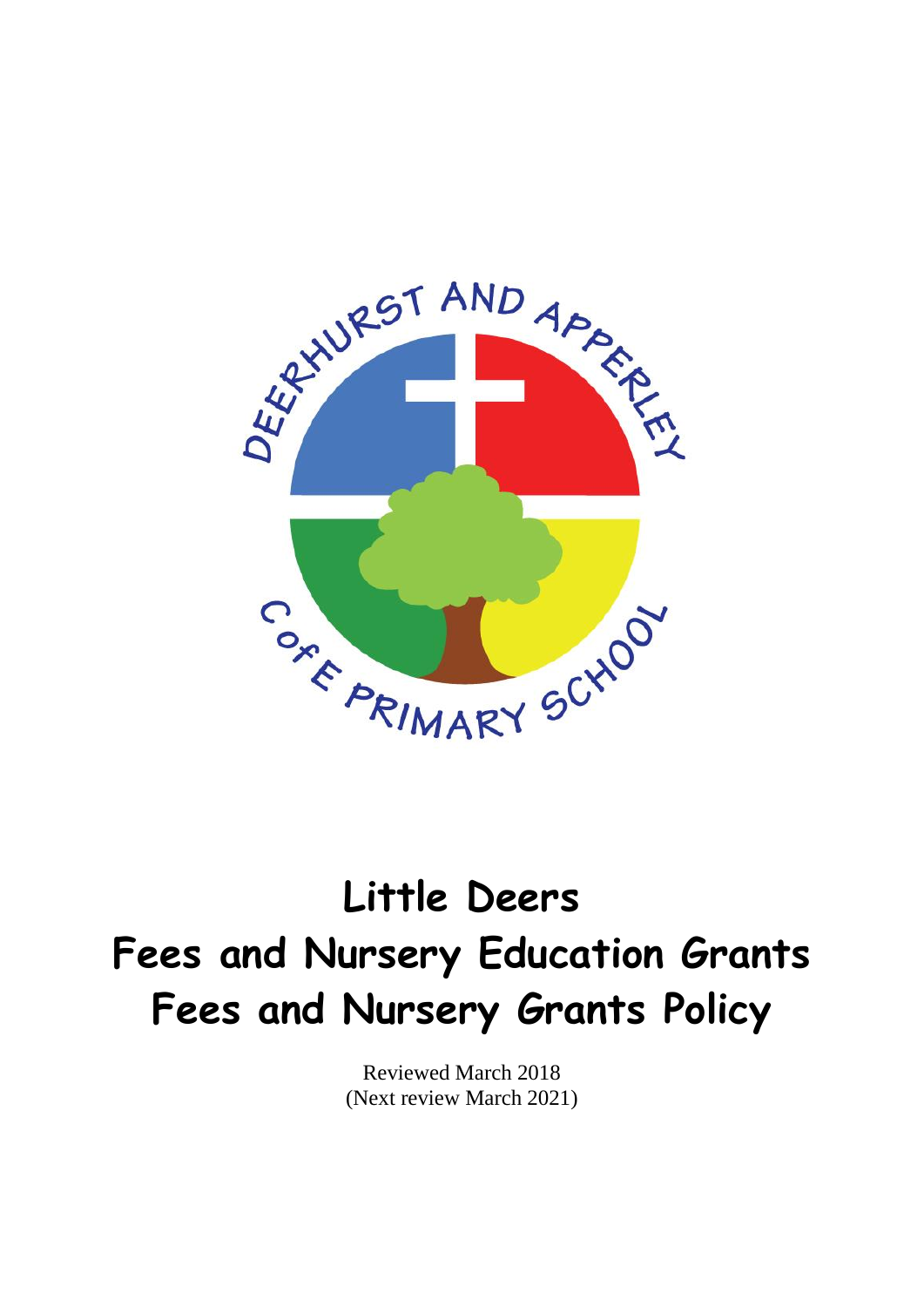# **Policy Statement**

It is our intention to make our setting accessible to children and families from all sections of the local community. We aim to ensure that all sections of our community have access to the setting through open, fair and clearly communicated procedures.

## **Procedures**

The Pre-School Manager has the current details of rates. Fees are not charged for In-Service days or holidays.

There are 3 terms; they fall roughly as September to December, January to April and May to July.

## **Notice of changes**

A half term **(6 weeks) notice is required** if your child is leaving nursery. If less notice is given, we still require payment for the notice period and/or nursery grants claimed. A half terms notice is also required if a child is to **reduce** hours. If less notice is given, we still require payment for the notice period and/or nursery grants claimed. Increasing hours will be at the discretion of management.

## **Invoices**

Fees will be invoiced each term via email. Payment is to be made by the due date on Parent Pay. These invoices will cover the child's regular hours, snacks and ingredients used in the children's cooking programme. **Fees will be charged from the date of the first Induction Session.** 

#### **Nursery Grants**

Parents can apply for Nursery education grants to give their child up to **15 free hours** of nursery education a week at preschools. From September 2018 Pre-school will provide free sessions (government funded) **each of the three days it is open**. Nursery grants will be automatically applied to your child in the term **AFTER** they are 3 years old. If your child attends more than two settings the County Council will allocate the free 15 hours according to their rules. This allocation will be indicated on your invoice.

The Pre-School (nursery) grant will be used to give children their entitled free hours. Pre-School will not take the amount off of your child's invoice total, but will actually allocate the free hours and then charge at the fee rate for the rest of the hours not covered under the free entitlement.

#### **Fees unpaid and arrears**

**Any fees not paid by the set payment date will have a £5 late payment fee**. We hope you will appreciate that we are unable to allow fees to slip into arrears. Failure to pay the fees on time may result in the loss of your child's place. If fees are outstanding, and if no payment is made within 7 days, the nursery will refuse the entry of that child to Pre-School and will seek to recover unpaid fees.

#### **Fees during Absence**

If your child is absent from the nursery during term time due to sickness or holiday the full fee must be paid for the place. Under exceptional circumstances arrangements will be made to reduce fees to a holding amount only.

# **Pre-School Holidays and Closures**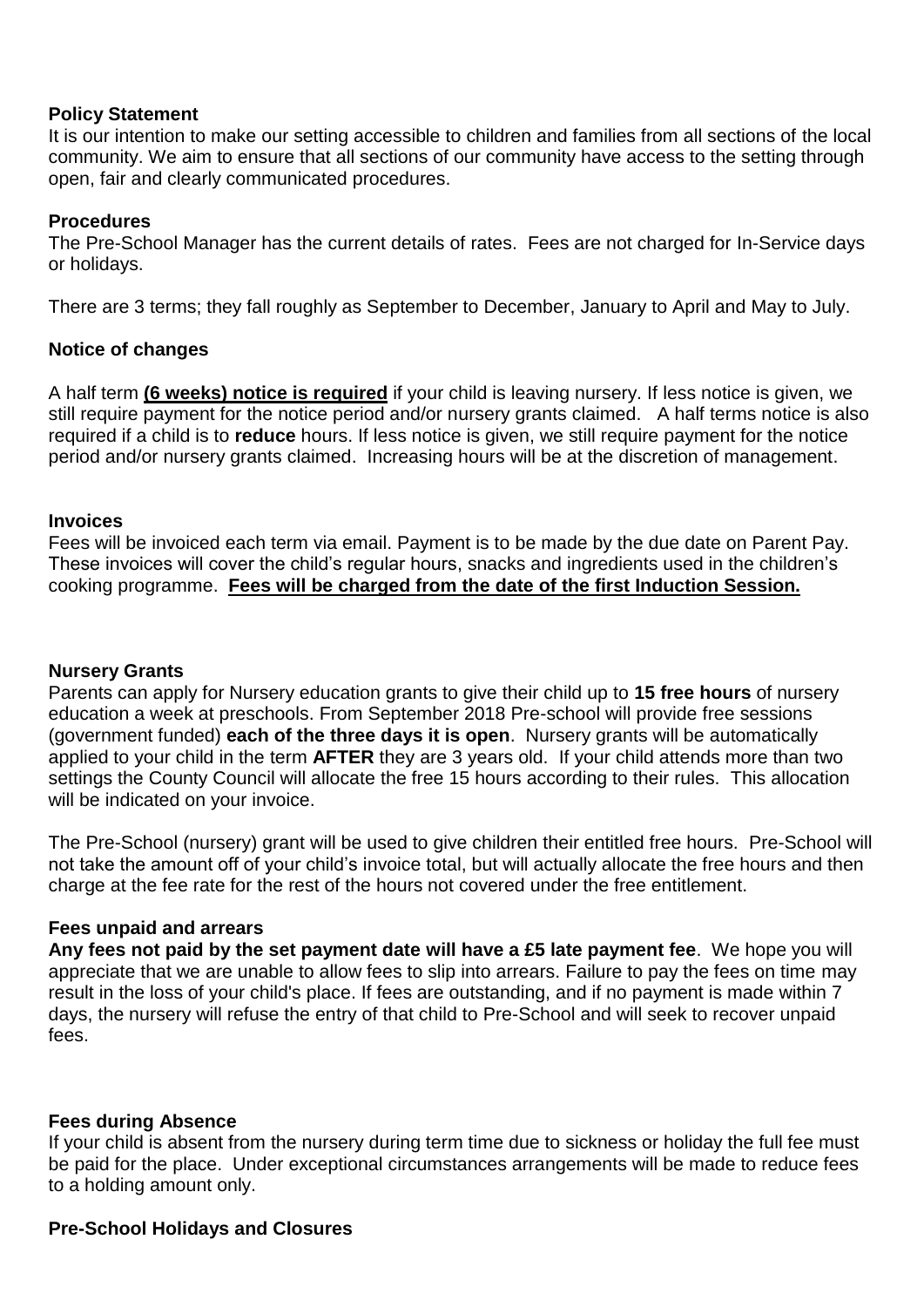We are open for 38 weeks per year. The holidays are fixed and fall within the local school holidays at Christmas, Easter, and Whitsun and Summer. In extreme circumstances nurseries may be closed at short notice due to floods, staff shortages, failure of services, natural disasters, snow or adverse weather conditions, etc; fees will **not** be refunded in these circumstances (see Emergency Closure Procedures).

The Pre-School aims to stay open for all advertised session times but may be forced to close due to the following reasons.

- Certain weather conditions such as snow, flooding or exceptional high wind, where it may be unsafe or impossible for staff and children to use or access the Nursery school building.
- Fire
- Man made phenomena
- The Consultant for Communicable Disease Control may close the Nursery school to limit the spread of certain diseases or Pandemics of threat of.
- Acts of terrorism or War
- Staff illness. (Where no staff are able to attend)
- The LEA or DFEE/government may recommend closure or close the Nursery school due to any of the above or other disaster procedures.

# **Procedure**

- If the Nursery school is unable to open you will be informed by email (before 8am) in the morning before the session starts. .
- If the School (Deerhurst and Apperley Primary School) is closed due to adverse weather conditions or other emergency reasons then the Pre-School will be closed too due to site restrictions. ww3.gloucestershire.gov.uk/closedschools for closure information
- If the Nursery is closed due to any of the circumstances such as above then fees will not be refunded.

# **Legal framework**

 The nursery will follow any government procedures that are issued due to disaster or pandemic responses.

# **When can my child get funded nursery education?**

Children in Gloucestershire qualify for funded nursery education in the term after their third birthday. The point at which your child qualifies depends on the date of their birthday, but this could be up to five months after their third birthday. Your childcare or nursery education provider will be able to tell you when your child qualifies. Your child will be able to have up to fifteen hours each week during school term times. The amount of nursery education that is funded changes from time to time. Your childcare or nursery education provider will be able to tell you what is currently available.

# **How do I claim the funding?**

Claiming the funding is simple. Your childcare or nursery education provider will be able to tell you when your child qualifies and what you need to do. The funding will be paid directly to your childcare or nursery education provider.

# **Next steps and more information...**

Your childcare provider will be able to tell you when your child qualifies for Nursery Education Funding. The County Council's Family Information Service can tell you more about nursery education funding. They can also help you find a registered childcare or nursery education provider. Phone 0800 542 02 02 or email: [familyinfo@gloucestershire.gov.uk.](mailto:familyinfo@gloucestershire.gov.uk)